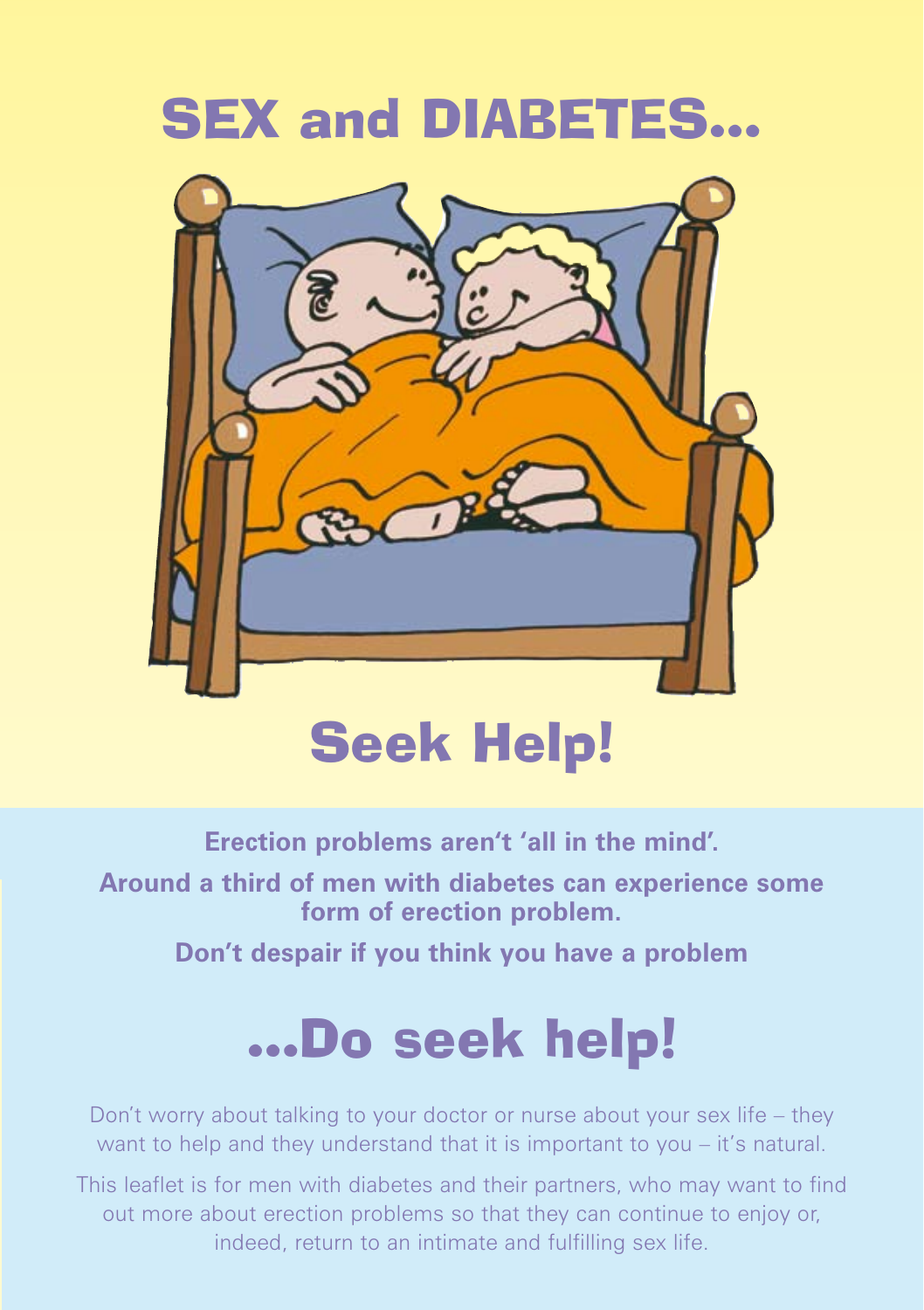# Taking a healthy sex life for granted?

Sex is an important part of an intimate and happy relationship for most couples whether in younger or later life. A disappointing or unfulfilling sex life can often damage a relationship, leaving either partner feeling 'alone', insecure and often embarrassed to seek help and/or to start a new relationship.

One of the most common sexual problems faced by men is Erectile Dysfunction ('ED' or impotence). Erectile dysfunction is the medical term for a difficulty in achieving or keeping an erection good enough for sexual intercourse. Generally, erection problems affect about one in every 10 men.

Years ago, it was thought that erection problems were mainly caused by emotional or psychological issues. But it is now widely accepted amongst doctors and nurses that

erection problems are most commonly due to an underlying medical condition. Having said that, erection problems will often have some psychological effect on the man and a partner, even if the main cause is physical.

Anyone with diabetes who is having problems with their sex life should talk to their doctor or nurse

Not enough men or their partners understand that one of

the most common causes of erection problems is diabetes and, more importantly, that something can be done about it.

Almost one third of men with diabetes can suffer from erection problems. This increases to as many as half of men with diabetes who are over the age of 60.

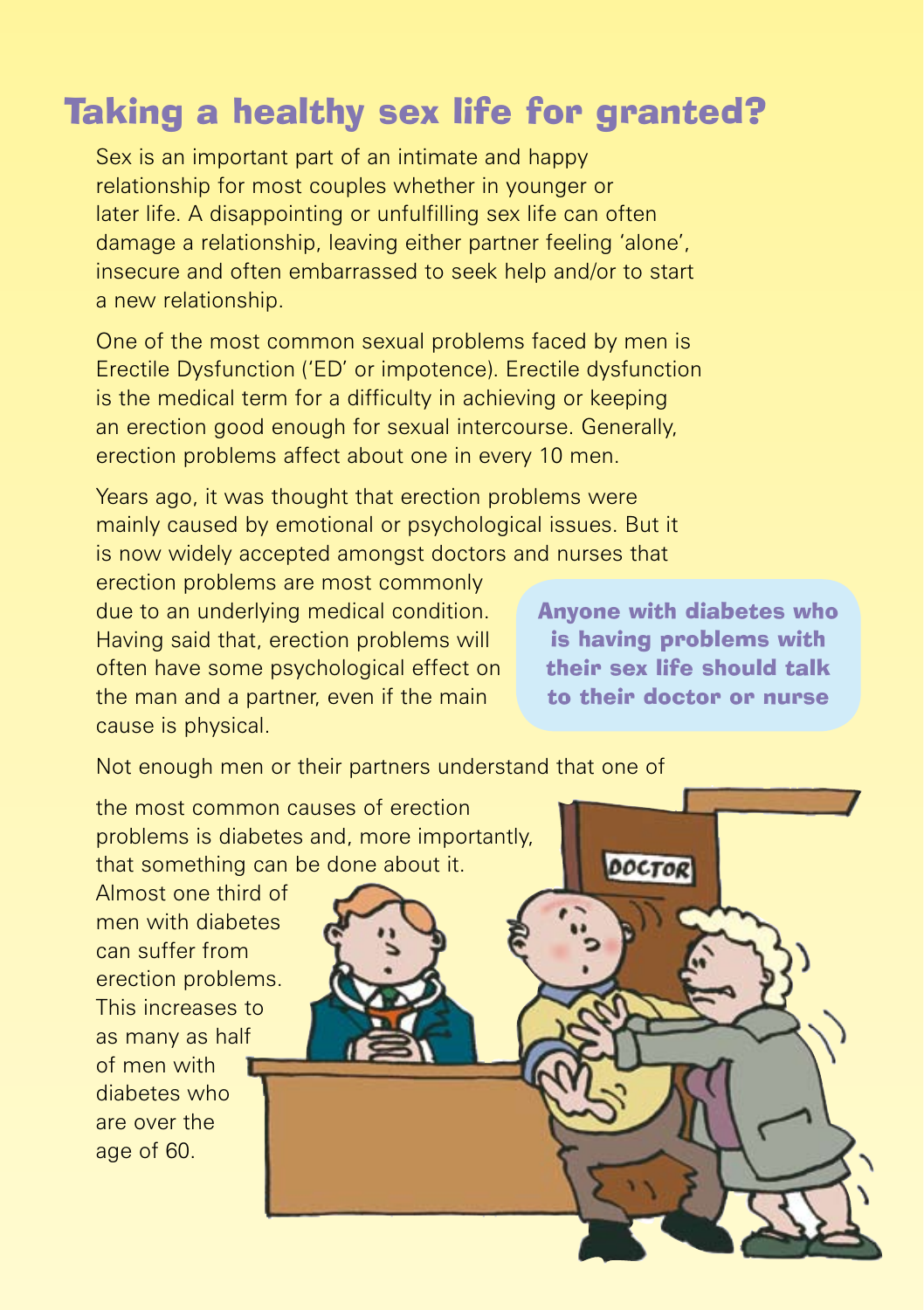## Understanding diabetes

Diabetes in itself can be a distressing condition. If you have, or your partner has, already been diagnosed with diabetes your doctor or nurse will have explained that it occurs when the amount of glucose (sugar) in the blood is too high because the body cannot produce enough of the hormone, called insulin, to help convert the glucose into essential 'fuel' for the body.

There are two main types of diabetes:

- Type 1 when the body cannot make any insulin at all. Therefore insulin treatment is necessary.
- Type 2 when the pancreas gland makes too little insulin, and when the body gets resistant to the effects of the insulin. Often treated with tablets but insulin may be necessary eventually.

Treatments for diabetes aim to keep the glucose, blood pressure and cholesterol levels in the body as near to normal as possible. A healthy lifestyle, together with medical treatment for diabetes will help to keep you generally healthy and avoid longer-term problems with the nerves, arteries, heart, kidneys, eyes and feet.

The common signs of undiagnosed or poorly controlled diabetes are increased thirst, having to go to the loo, toilet or washroom to pass water more often (often at night), tiredness, weight loss, and blurred vision.

The added complication for men can be difficulty in getting or keeping an erection for a fulfilling sex life.

## Why is diabetes linked to erection problems?

It is important for diabetes to be diagnosed as early as possible and then for it to be well controlled with the right treatments and followed up with regular checks at a diabetes clinic. Good self-care and good medical care will help to avoid complications causing damage in the body. It is the effect of these complications that most commonly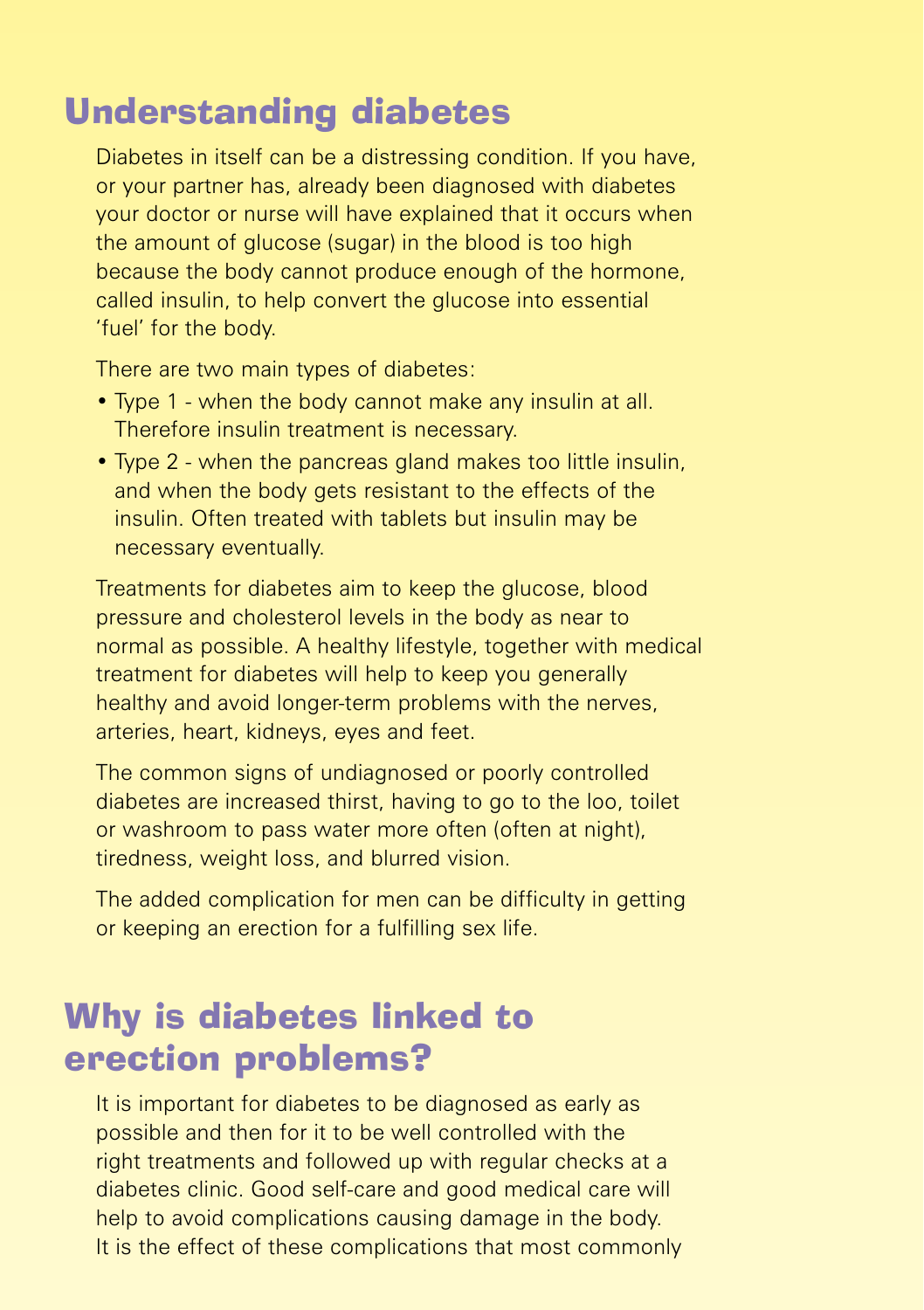cause erection problems.

For a man to get an erection he needs to be sexually aroused. Signals then travel from the brain through the nerves to the muscle and blood vessels (arteries) in the penis. The muscle and arteries in the penis then relax and widen so that more blood can flow into the penis. The penis then expands and hardens and the veins that normally carry blood away from the penis become tightened, limiting the blood flow draining out of the penis. As long as more blood travels in and less out, the penis



gets bigger and an erection is obtained and maintained as long as this process continues.

In diabetes, erection problems generally happen due to complications damaging the muscle, arteries or nerves in the penis. In Type 1 diabetes, this is usually some years after the diabetes has been detected and diagnosed. Type 2 diabetes on the other hand, can often go undetected for many years and complications including ED may be a warning sign for previously undetected or undiagnosed diabetes. ED can also be a warning sign of previously undetected heart and circulation disease.

Of course, problems with erections or your sex life may not be due to the physical effects of your diabetes at all.

It may be that just the worry over your diabetes is affecting your interest in sex generally. As many as one in four men with diabetes may have erection problems because of emotional factors rather than the cause being physical.

Help yourself and your partner regain a fulfilling sex life.

**Talk to your doctor or nurse**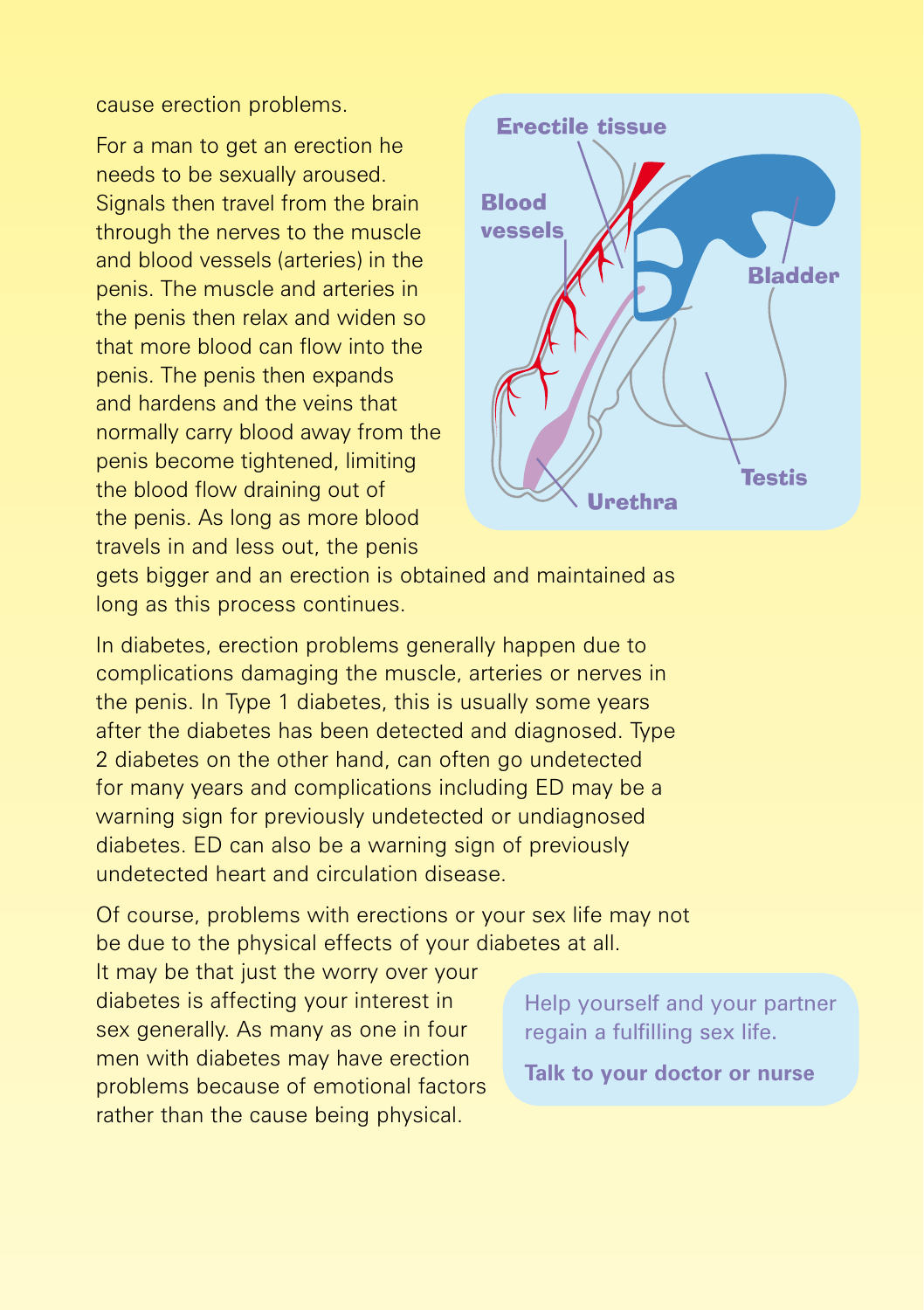### What other medical conditions are linked to diabetes and erection problems?

The long-term effect of diabetes on the arteries/blood vessels means that men with diabetes, particularly those with Type 2 diabetes, are at higher risk of developing high blood pressure, heart disease, heart attacks and stroke. These effects of diabetes are caused by damage to the walls of the blood vessels, which can then become blocked. These effects also increase the likelihood of a man getting erection problems.

There are also effects on the smaller blood vessels. If left untreated or uncontrolled, this can lead to damage to the eyes and kidneys. Occasionally, severe kidney damage can lead to the need for dialysis and kidney transplant.

However good control of your diabetes blood pressure and cholesterol will reduce the risk of these complications.

Three in every five men can experience some form of erection problems following a heart attack

Good control of diabetes reduces the risk of complications

Almost half of men with kidney disease and over one third of men on dialysis are also affected by erection problems

### Your questions answered…

Generally, men are far too embarrassed to ask questions about their sex life. These are just some questions that they do often ask when they pluck up the courage to talk. If you are reading this for your partner, you will be able to reassure him with some of the answers.

#### Q*I haven't had any erection problems yet, but will I in the future?*

A Having diabetes doesn't automatically mean that you will have problems with your erections or your sex life generally. You and your partner should be aware that this could happen but you shouldn't worry about it, because the worry in itself may cause unnecessary tension and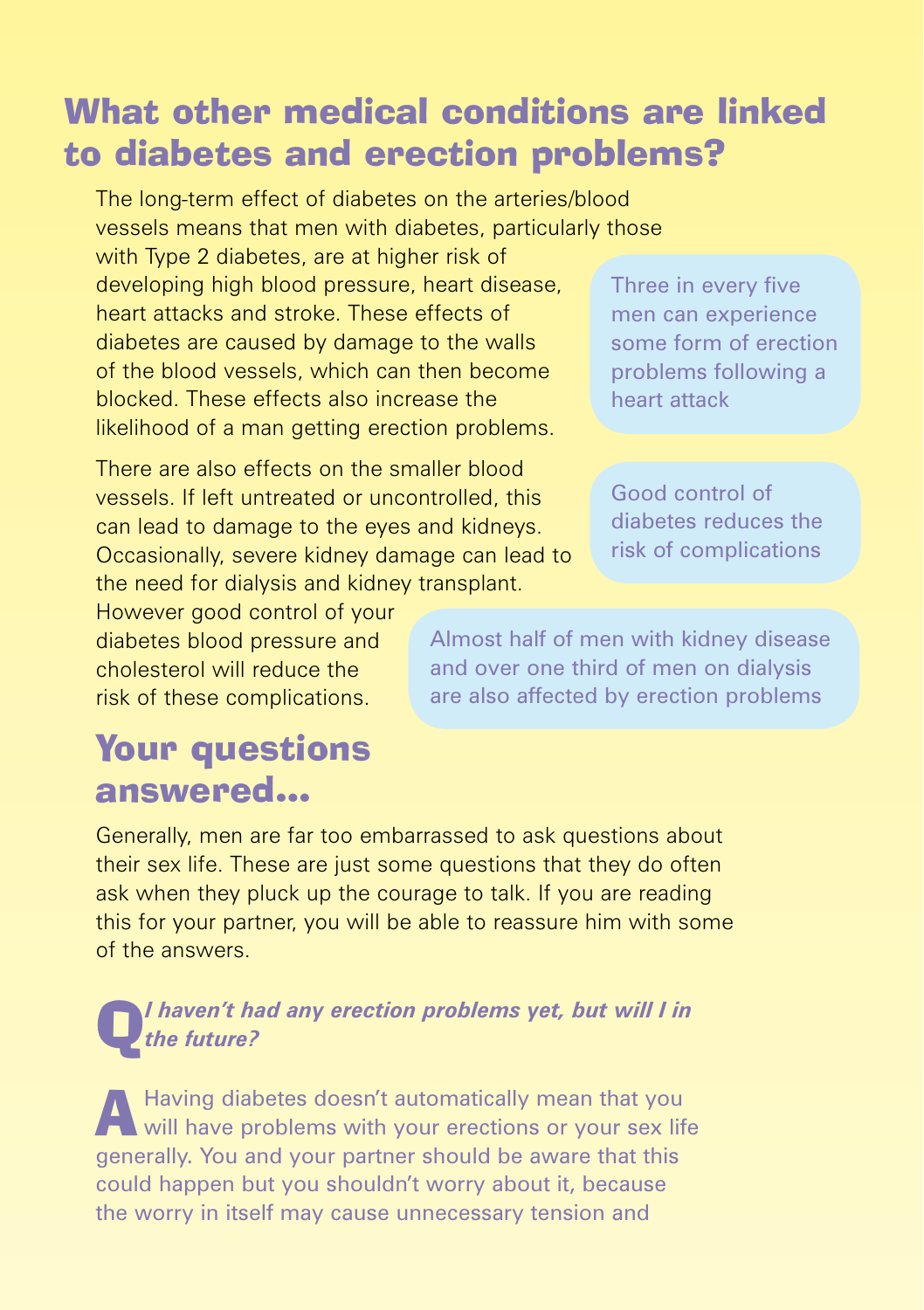affect the intimacy in your relationship. If you do notice any changes in your sex life though, try not to be embarrassed to talk to your doctor or nurse – they are there to help you and there are good treatments available.

#### Q*How do I know if my erection problems are caused by diabetes?*

AIf you wake up with an erection in the morning, but you cannot get an erection when you want to have sex, then the cause is likely to be due to psychological factors such as stress or anxiety.

If, however, you notice a gradual worsening of your erections over a longer period of time and you also notice

that early morning and night-time erections no longer occur, then the cause is more likely to be physical and linked to the diabetes or other conditions affecting the body.

Smoking is also an important cause of erection problems and in combination with diabetes is very dangerous to the heart and circulation as well.

It is very common even for men with a physical cause for their erection problems to suffer some psychological effects.

Ask your doctor or nurse for advice

#### Are erection problems more common with Type 1 or *Type 2 diabetes?*

AED may occur in both types of diabetes. In Type 1 diabetes it is more likely to be related to complications affecting the smaller blood vessels reducing the response of the muscles around the blood vessels in the penis. In Type 2 diabetes, there are often also the added risk factors of high blood pressure, abnormal blood fats, heart and circulation problems and obesity. Smoking makes matters worse in both types of diabetes. Therefore stopping smoking and good control of risk factors is very important.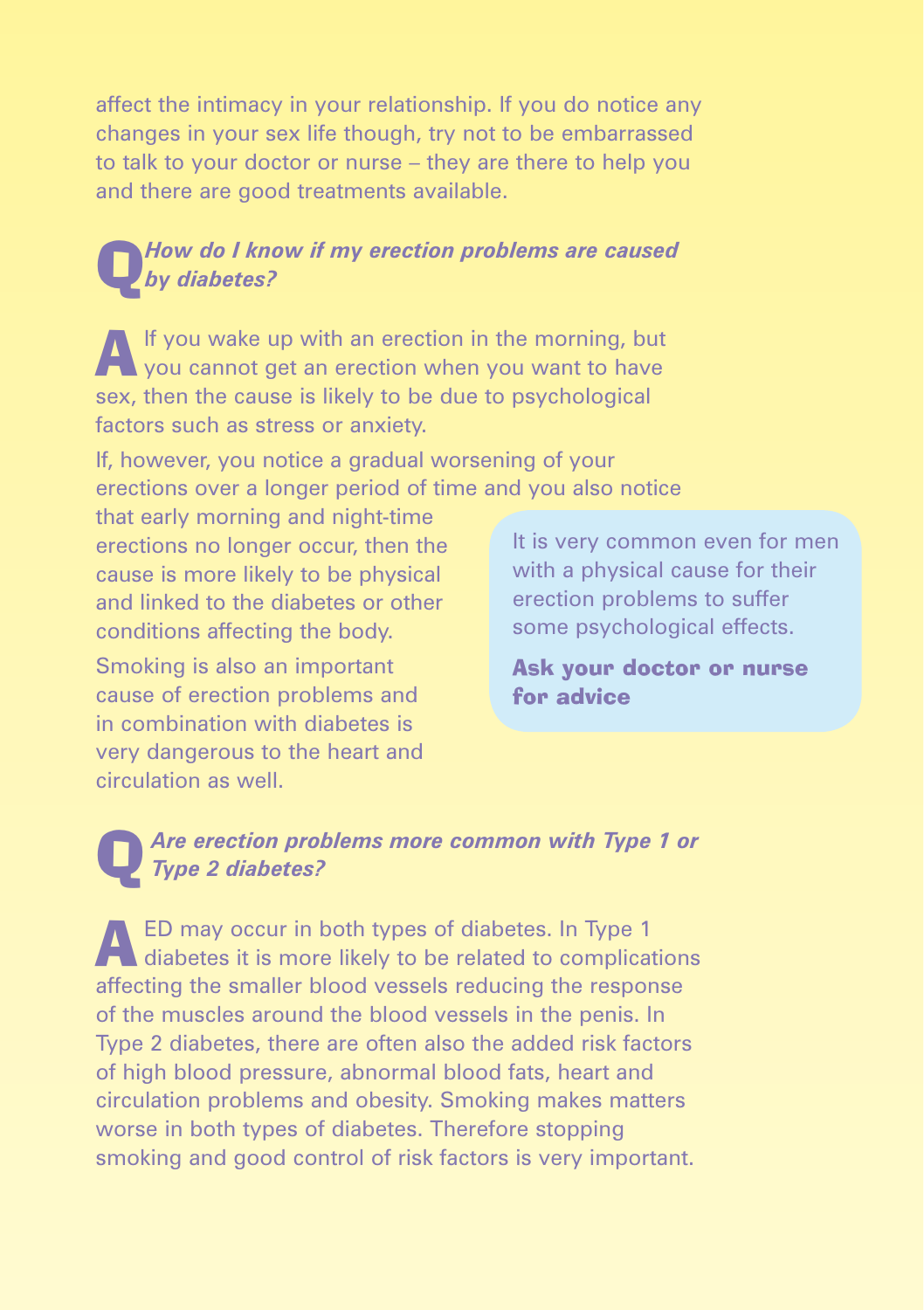#### Q*I'm afraid I'll have a 'hypo' during sex – what should I do?*

A Hypos are probably one of the biggest fears for people with diabetes, particularly those on insulin treatment. It is not uncommon for people with diabetes to be afraid of or embarrassed about an intimate situation or sexual intercourse because they think they may have a hypo. Your doctor or nurse will have told you that the best way to avoid hypos, generally, is to aim to keep your diabetes well under control with your medication. If your diabetes is well-controlled, then there should not be any reason for hypos getting in the way of your sex life. Consider sex to have the same effect on your blood sugar as mild/moderate exercise and treat it similarly. This of course applies equally to men and women.

Explain to your partner, if they don't already know, that you have diabetes. Try to help them understand what is meant by a hypo, how this can be recognised and what they can do if you were to have one. If you are still nervous, then as always, it is better to play it safe. Check your blood sugar, before exercise or having sex even if you think this is very inconvenient. It is always important to have a source of glucose with you, and in important places such as next to the bed. Remember – if you're still unsure your doctor or nurse is there to help.

# Q *My diabetes caused me to have a heart attack. Now, I always worry about having sex – is it safe?*

AThe risks of having sex, even after a heart attack, are minimal. Sex is a form of exercise and if your doctor or nurse has given you a thorough check up and knows you are fit, then returning to your normal sex life should not be a worry. You should not be at any increased risk because of your heart condition.

Talk about your daily exercise with your doctor or nurse. Sex uses a similar amount of energy as walking briskly for 20 minutes on the flat. If you are unfit, your doctor will recommend an exercise programme and advise that you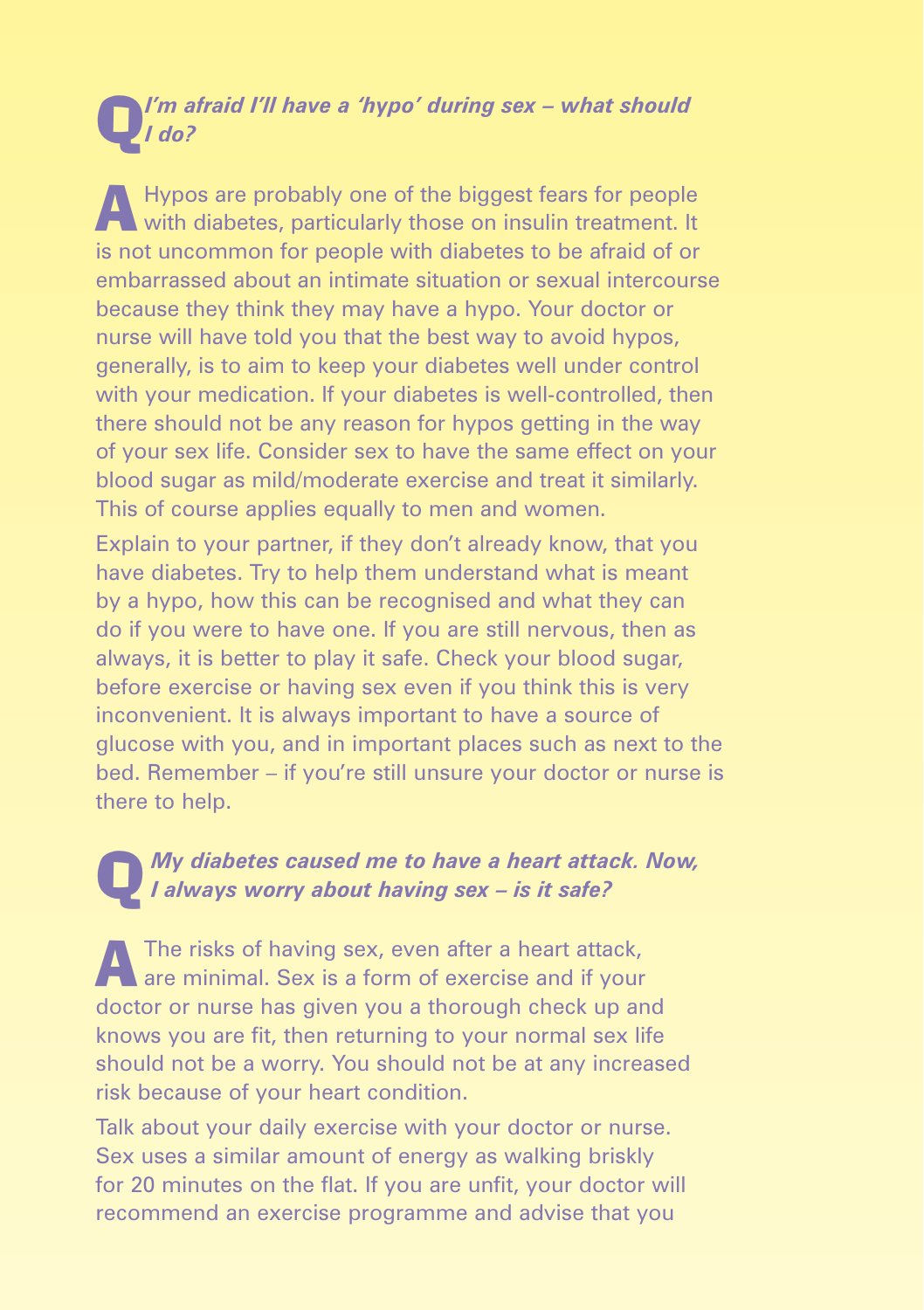and your partner return to your normal sex life once you have regained your fitness. If in doubt an exercise ECG heart test can be helpful.

#### Q*Could my diabetes medication be the cause of erection problems?*

A It is unlikely that your normal diabetes treatment will be the cause of any erection problems. It is more likely that the effect of diabetes on the body itself or your worry about your diabetes will be the cause.

If you are taking treatment for high blood pressure or heart disease, however, this could be linked to a change in your erections. Your doctor will be able to find out if this is the case by asking when you first noticed having erection problems and checking when you first started on the specific medication. Changing your blood pressure or heart disease treatment will not necessarily be the answer to your erection problems. It is critical that you do not stop or change your medication without speaking and agreeing this with your doctor or nurse.

#### Q*What will happen when I go to the doctor's surgery about erection problems?*

AYou should try and feel at ease when discussing any problems with your sex life. You should feel able to talk about it with the doctor or nurse as part of your routine check-up for your diabetes. Your doctor or nurse will probably then suggest that you make a specific appointment to talk about any erection problems as soon as possible. They may also suggest that, if you have a partner, you ask them to join you at the appointment. Obviously you and your partner both need to feel comfortable with this.

Men with diabetes visiting the surgery for erection problems need the same tests as anyone without diabetes. These include a fitness assessment, blood pressure measurement, blood tests – such as a fasting blood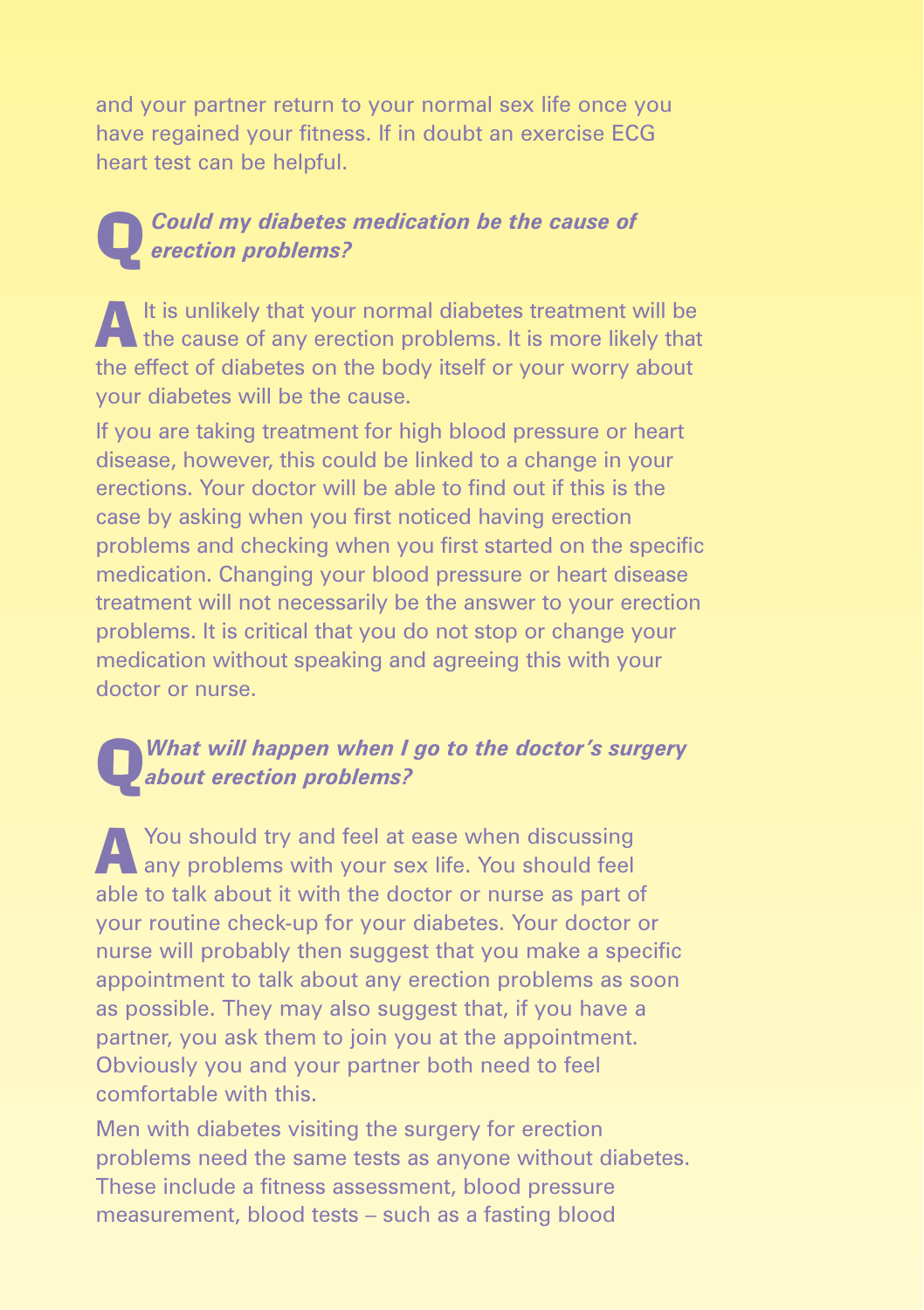glucose test and blood cholesterol, and sometimes checks for any other hormonal problems such as low testosterone or lack of thyroid hormone. More rarely, other special tests may be necessary to take a closer look at the efficiency of the blood and nerve supplies and



the muscles in the penis. These are only really considered if treatment for erection problems does not seem to work.

Depending upon the cause of erection problems and how it is affecting your relationship and your life in general, you may wish, or be advised by your doctor or nurse, to visit a therapist to discuss the psychological effects or causes of any problems with your sex life.

#### Q *What treatment can I take for erection problems if I have diabetes?*

AThere are now a wide range of treatment options for men with erection problems. It is important that your doctor or nurse tries to find the cause of the problem before recommending any treatment. This will help to make sure it is the right treatment for you and your partner if you have one. It is also vital that your diabetes and any other linked conditions such as heart disease are well controlled before starting any treatment for erection problems. Your doctor is the best person to advise you on the best treatment for you. The choice of treatment is best

discussed with your partner. Treatments include tablets, vacuum pumps, injections and pellets. Less commonly surgery may also be discussed. Some form of counselling or sex therapy should also always be considered.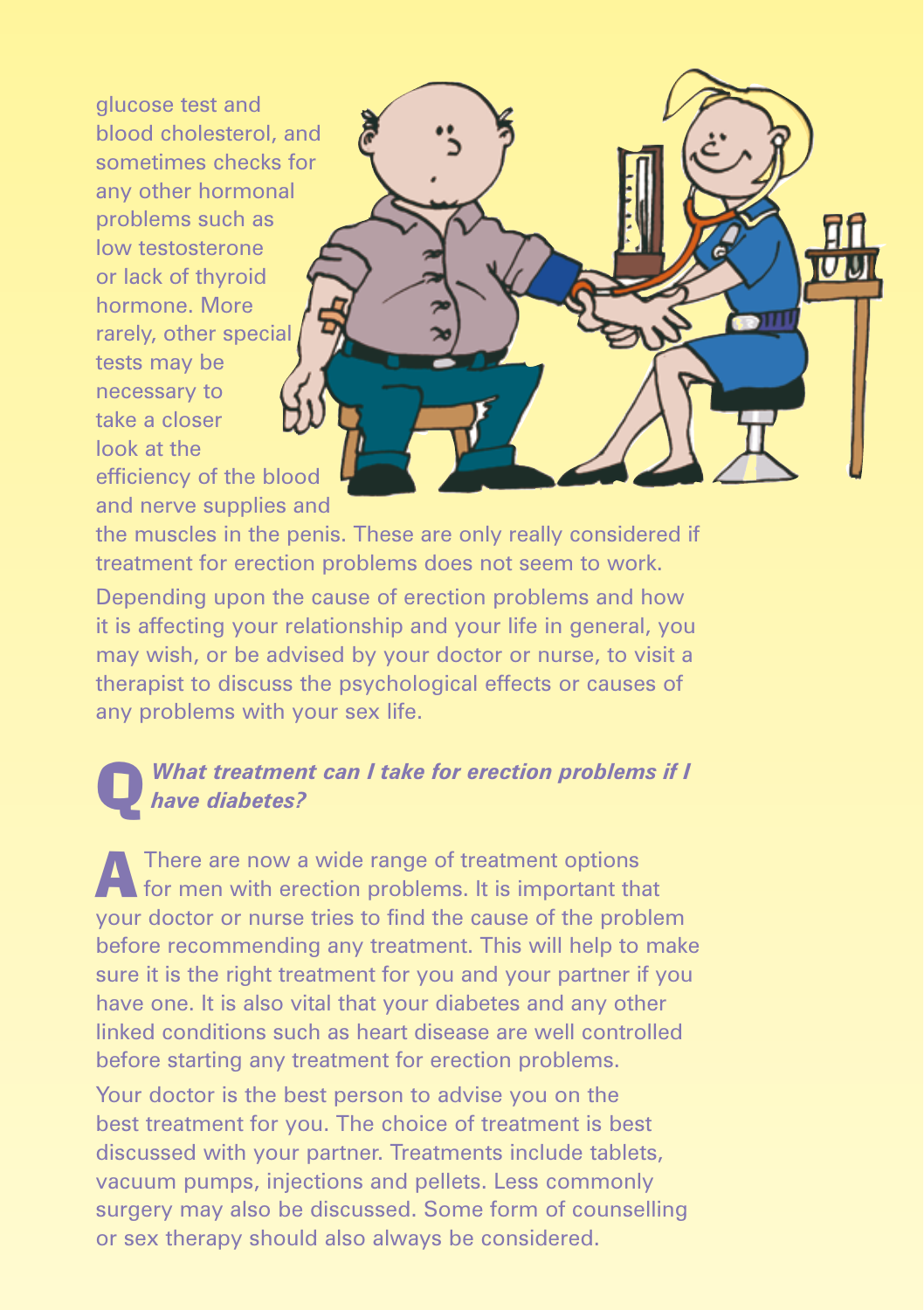All drug treatments currently available in the UK can be used by men with diabetes, but they must only be

prescribed by your doctor or healthcare professional.

Your doctor or nurse will ask you to return to the surgery or a hospital clinic on a regular basis to assess how well the treatment is working and to keep a close eye on your diabetes and any related conditions. Make sure you follow instructions carefully when taking your treatment – this can affect how well it works for you and don't give up too soon!

## Don't let your diabetes get you down – seek help now!

Don't do what too many men do and avoid talking about issues with their sex life. Erection problems are very common and the right treatment option could well change your whole life for the better.

All too often a man or his partner will think a disappointing or changing sex life is their fault. In fact, it's nobody's fault and is very commonly caused by medical conditions. You would seek medical treatment for diabetes so why treat your sex life any less seriously?

Remember always speak to your doctor or nurse before trying any medications for erection problems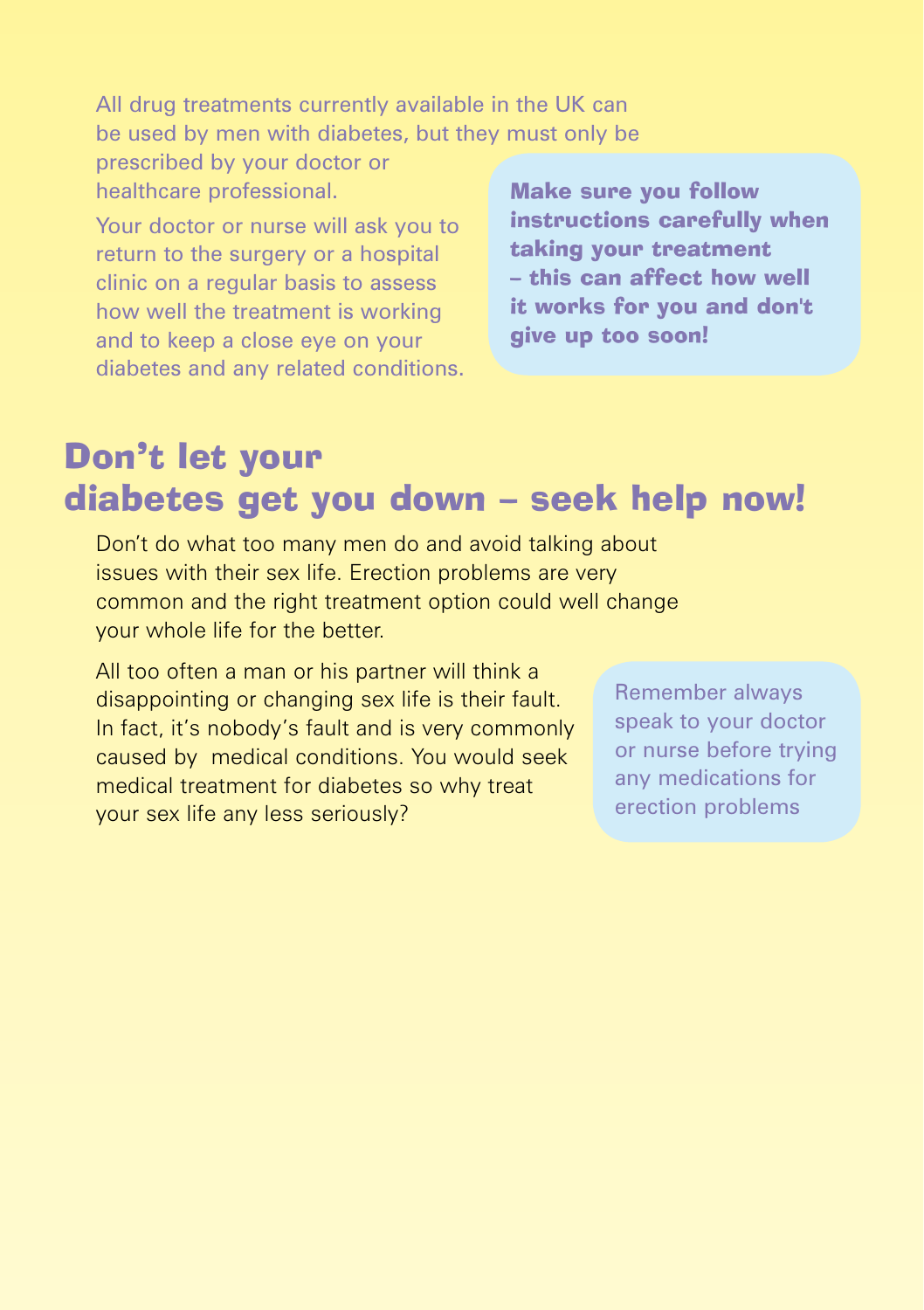## Neale's Story…

…how seeking help changed his life…

I was first diagnosed with diabetes when I was 40. After this I began to notice more and more problems with getting and keeping an erection. Even though I knew something was wrong, I was too afraid and embarrassed to go to my doctor. In the end, it took me two years to pluck up the courage to ask for help. But that's when life got a million times better.

Before that, erection problems were affecting my whole life. My wife thought I didn't find her attractive anymore. I thought it was my fault and convinced myself that I was no longer a man. I became depressed and felt completely inadequate. As the erection problems got worse I ignored my hobbies, began to hate my job which before I'd loved. I lost total interest in everything that was important to me. Of course, I didn't have a clue that my erection problems could be linked to the diabetes, otherwise I may have gone to my doctor a lot sooner.

Getting my erections back has meant I can focus on all the good things in my life that I'd neglected. Not only has my relationship with my wife returned to how it should be, but it's rekindled my interest in life overall.